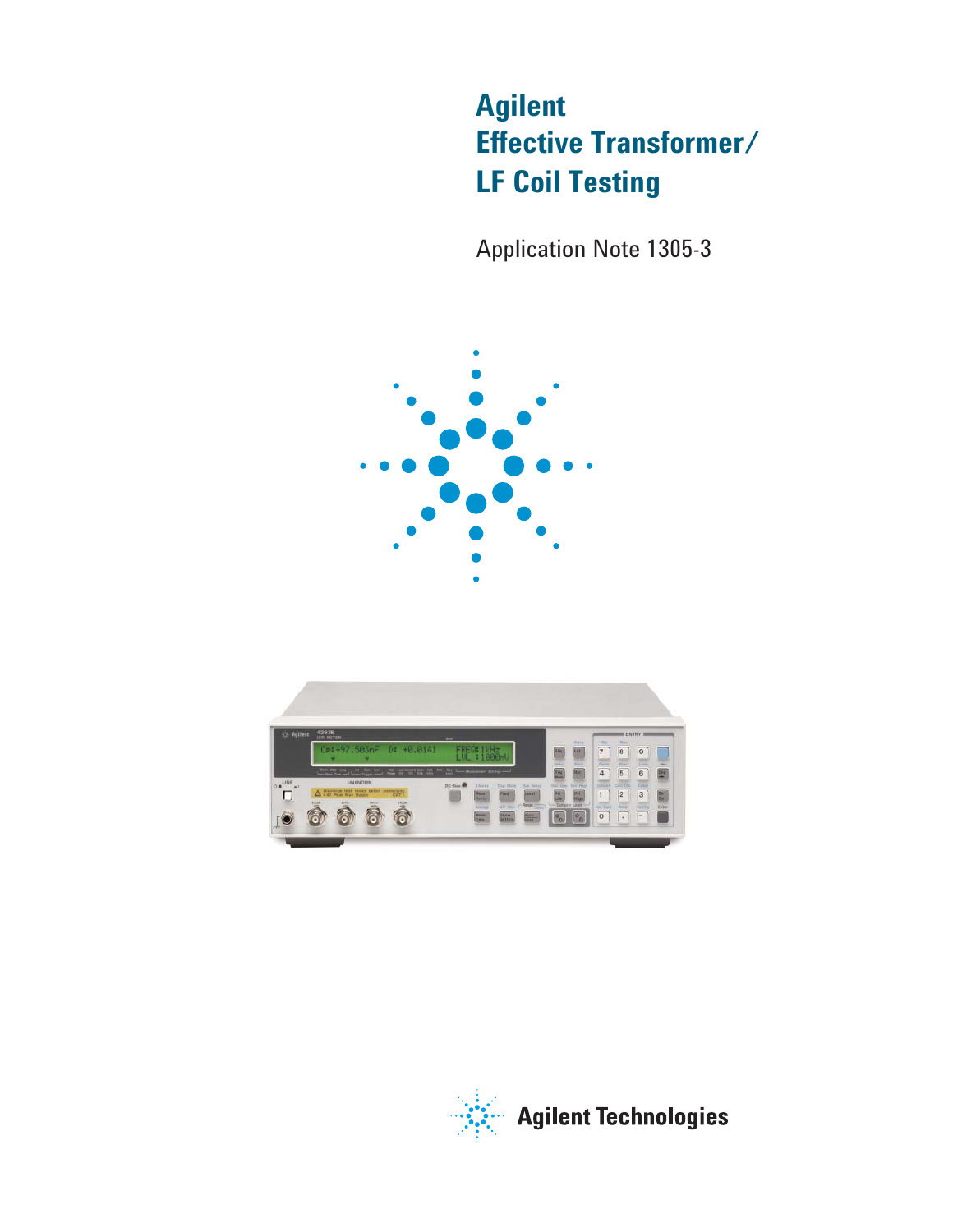**Introduction** Transformers and LF coils are used in power supplies, digital networks (for example, ADSL) and various communication instruments to step up (or down) an AC voltage or for impedance conversion or filtering purposes. Though production of transformers is increasing year after year, there are problems that QA test efficiency and production test throughput cannot be easily improved because several different measurement instruments and setups need to be used for testing various transformer parameters. This application note introduces the cost-effective solutions to the transformer parameter measurements by using the Agilent 4263B LCR Meter.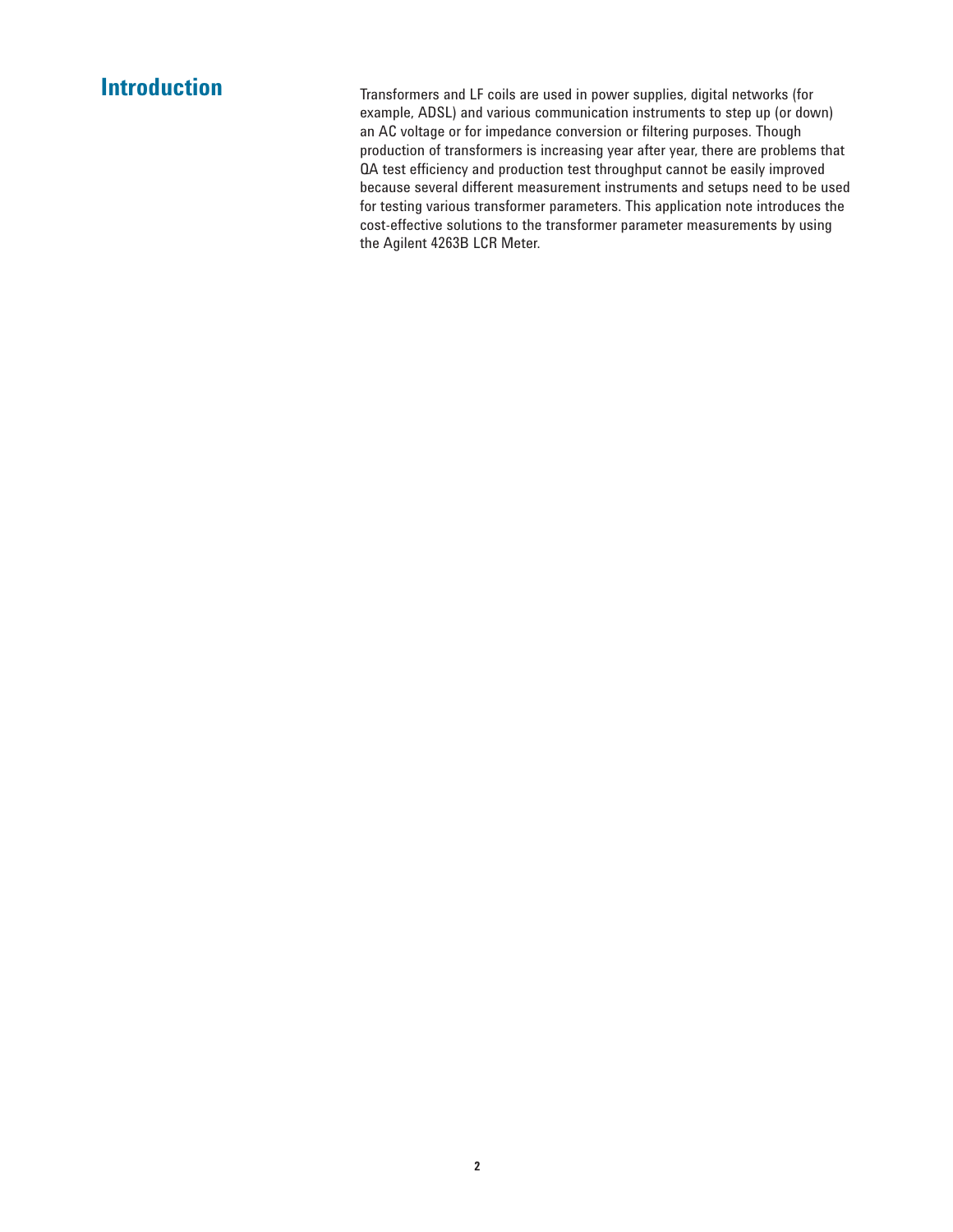## **Current Problems on Transformer/LF Coil Evaluation**

The primary parameters that need to be known for transformer/LF coils are self-inductance, dc resistance, turns ratio and inter-winding capacitance. Conventional low-cost LCR meters have the following shortcomings when used for transformer/LF coil evaluation.

- 1. DC resistance of primary and secondary windings cannot be measured with LCR meters. (The DC resistance measurement requires using a separate test instrument such as a multimeter.)
- 2. The turns ratio, a key transformer parameter, cannot be measured with LCR meters.
- 3. The transformer parameters cannot be measured at 100 kHz because many low-cost LCR meters do not cover high frequencies up to 100 kHz.
- 4. The test signal level is automatically selected according to the measurement range, the test signal level cannot be user-defined for a specified level.
- 5. Total test throughput on production lines cannot be maximized because of slow measurement speed.
- 6. The connections of a transformer to the instrument (test fixture) must be changed to measure parameters for the primary and secondary windings. The required connection changes make it difficult to enhance the measurement efficiency.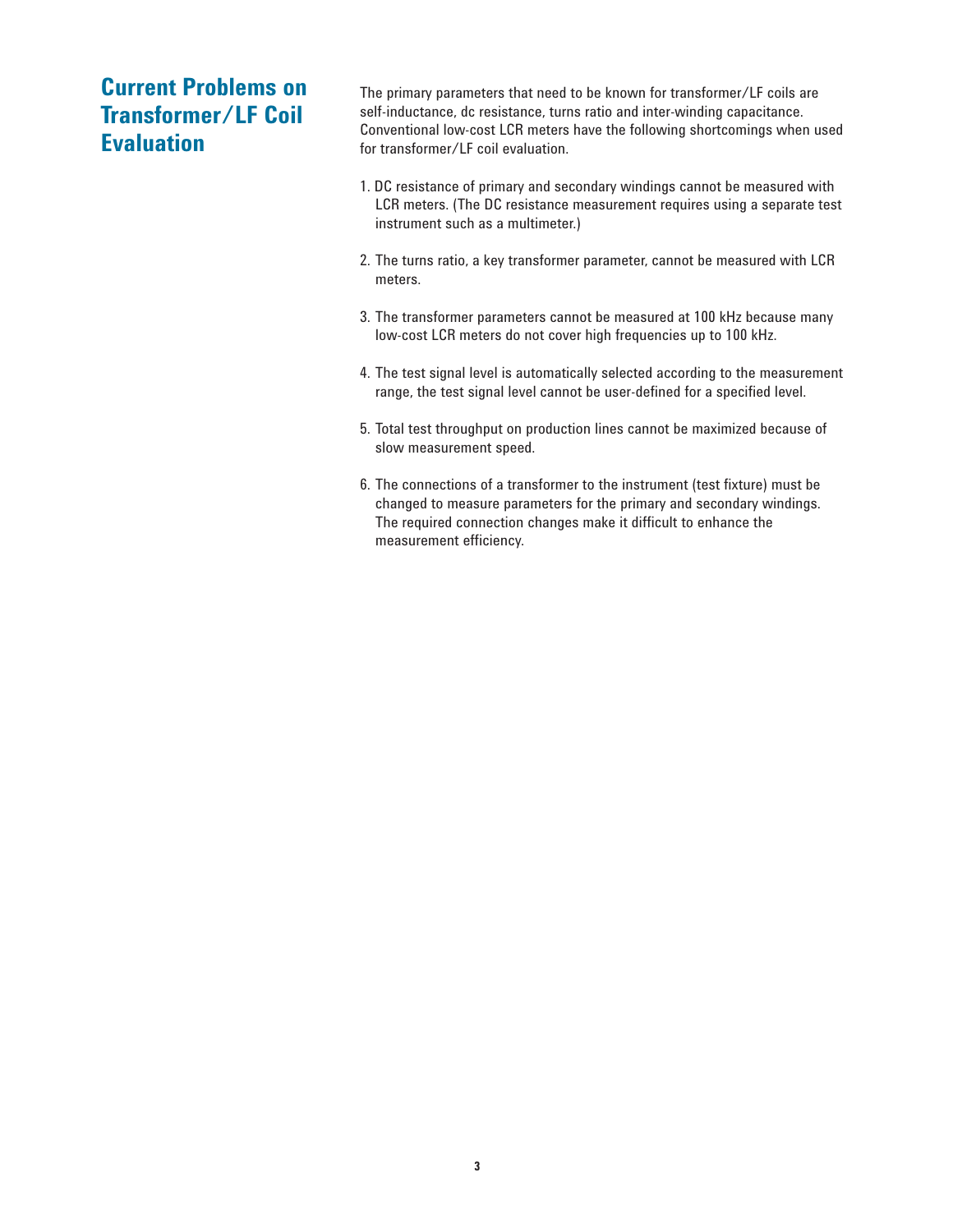## **Agilent 4263B LCR Meter Solution**

## **1. DC resistance measurement capability**

The Agilent 4263B with option 001 (N/M/DCR measurement capability) can sequentially measure self-inductance and dc resistance (Rdc) by alternately applying AC signal and DC signal to the DUT, as shown in Figure 1. DC resistance measurement function covers a wide range from 1 mΩ to 100 MΩ and enables a low resistance of transformer winding to be measured with a 0.01 mΩ minimum resolution. The N/M/DCR measurement function dispenses with a separate multimeter and additional measurement step, thus improving test efficiency.

## **2. Turns ratio and mutual inductance measurement capabilities**

The Agilent 4263B with option 001 also adds turns ratio and mutual inductance measurement capabilities. A turns ratio (N) measurement value of 0.9000 to 200.00 can be obtained from a voltage ratio measurement for the primary and secondary. In the N measurement mode, an internal voltmeter and a selector switch (a unique function of the 4263B) are configured as shown in Figure 2. Mutual inductance (M) of 1 µH to 100 H can be measured by connecting a transformer as shown in Figure 3. Mutual inductance value is obtained from the ratio measurement of the primary current and secondary voltage according to the equation (V $_2$  = jωMI<sub>1</sub>) shown in the figure. The direction (in-phase or an opposing phase connection) of windings can also be known from the plus/ minus sign of mutual inductance measurement value. The combination of M and N measurements is suitable for the transformer parameter test based on general pulse transformer specifications.

## **3. Wide frequency range**

The Agilent 4263B covers 5 test frequencies of 100 Hz, 120 Hz, 1 kHz, 10 kHz, and 100 kHz, which are the most popular to evaluate transformers and LCR components in low frequency region. Thus, the 4263B can perform 1 kHz transformer parameter tests in compliance with IEC 1007 and JIS C 6435 standards. Moreover, when evaluating transformers used in switch-mode power supplies, leakage inductance and inter-winding capacitance can be measured at 100 kHz, which is close to actual operating frequency of the transformer.

### **4. Flexible test signal level and level monitor**

The variable test signal level (20 mV to 1V rms in 5 mV rms steps) and signal level monitor function allow you to test transformers at a specified test signal voltage or current and to evaluate the transformer parameters under the defined test signal conditions. Thereby, consistent measurement data can be obtained even when the characteristics of the transformer exhibit a test signal level dependency.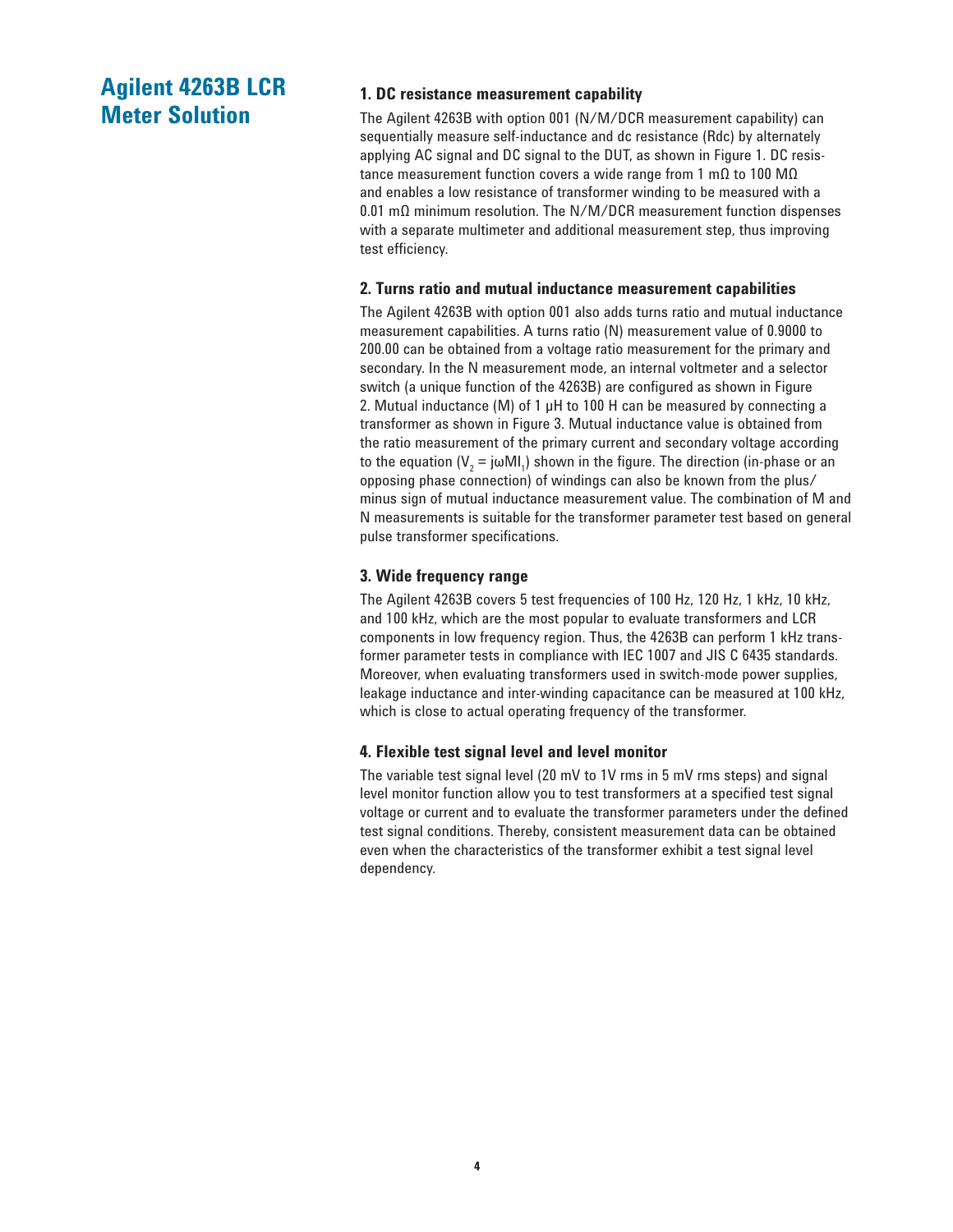## **5. High-speed measurements**

The 4263B can perform high-speed measurements to enhance test throughput. In the short integration time mode, measurement time is 25 ms even at the lowest test frequency of 100 Hz. Additionally, the 4263B has the following features which enhance measurement efficiency, reliability and ease of system integration:

- Built-in High/In/Low comparator
- Handler interface
- GPIB interface
- Fast contact check function (≤ 5 ms)
- Trigger delay function (variable from 0 to 9.999 seconds)
- Non-volatile memory to save/recall up to ten measurement setups



**Figure 1. L – DCR measurement**



**Figure 2. Turns ratio (N) measurement**



**Figure 3. Mutual inductance (M) measurement**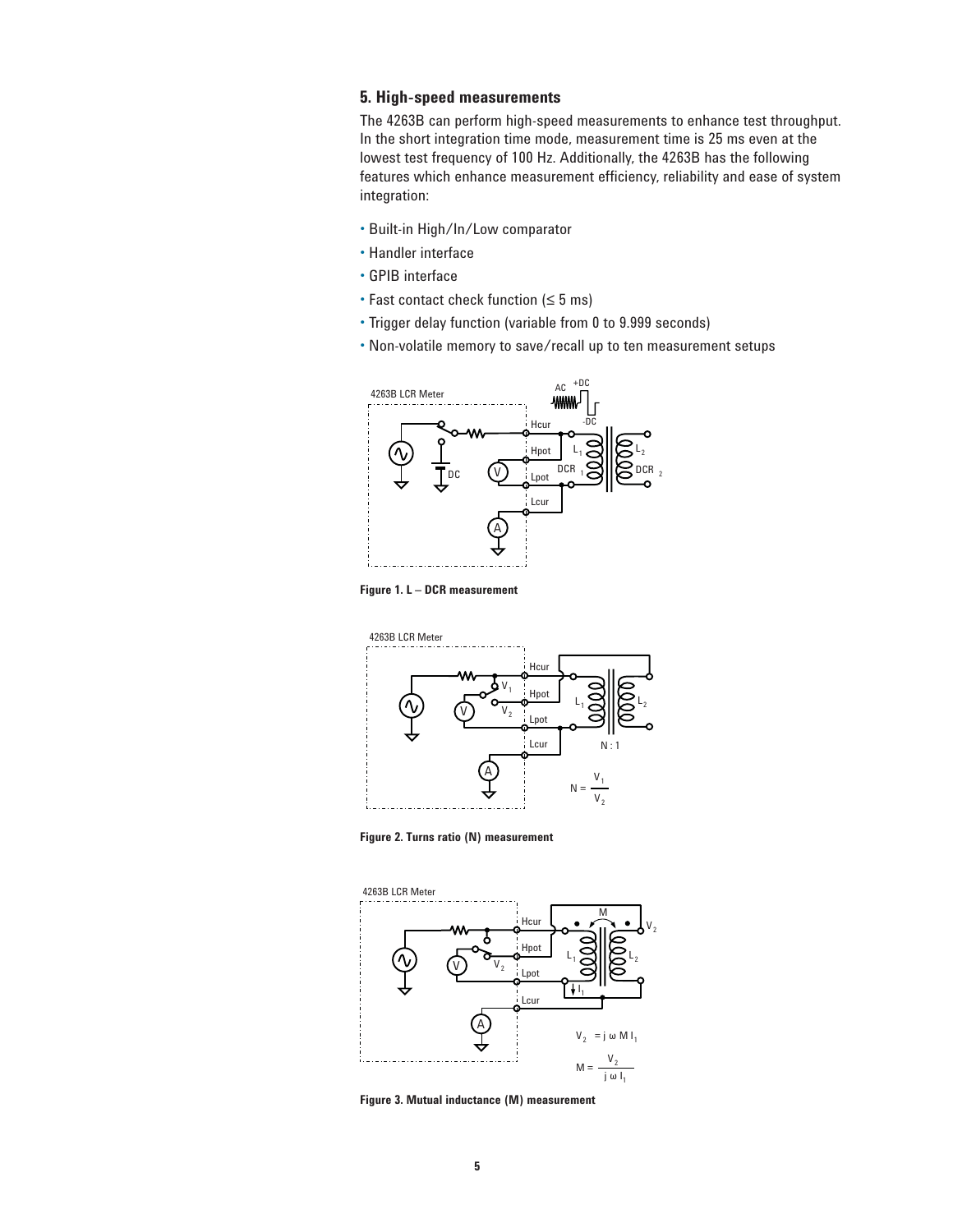## **6. Agilent 16060A transformer test fi xture**

The 16060A transformer test fixture further enhances the transformer measurement efficiency. The 16060A enables the inductance and DC resistance of secondary winding to be measured without changing the connections between the transformer and the test fixture's terminals. By manually operating a selector switch on the 16060A, you can quickly switch the connections to the secondary from the primary or revert back. Circuit diagram shown in Figure 4 indicates how the 16060A works to facilitate transformer measurements. Figure 5 shows an example of transformer measurement setup using the 16060A and the 4263B equipped with option 001.



**Figure 4. 16060A Transformer test fi xture schematic diagram** 



**Figure 5. Transformer measurement using the 16060A**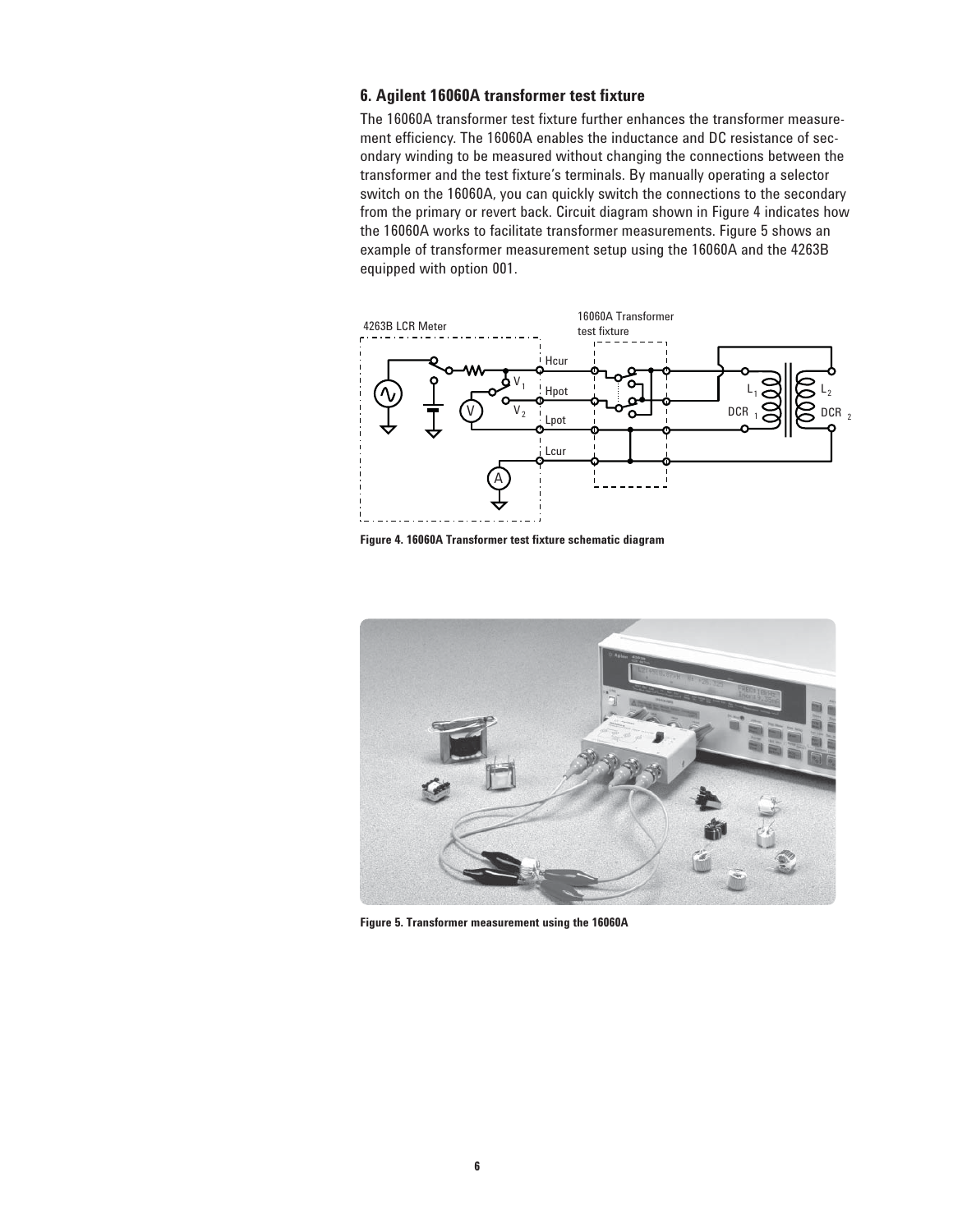**Conclusion** The Agilent 4263B LCR meter realizes the wide frequency range, and flexible test signals with high measurement speed. In addition, when equipped with Option 001 the 4263B offers a one box measurement solution for dc resistance, turns ratio, and mutual inductance. So now an effective measurement solution is available for your transformer/LF coil evaluation needs.